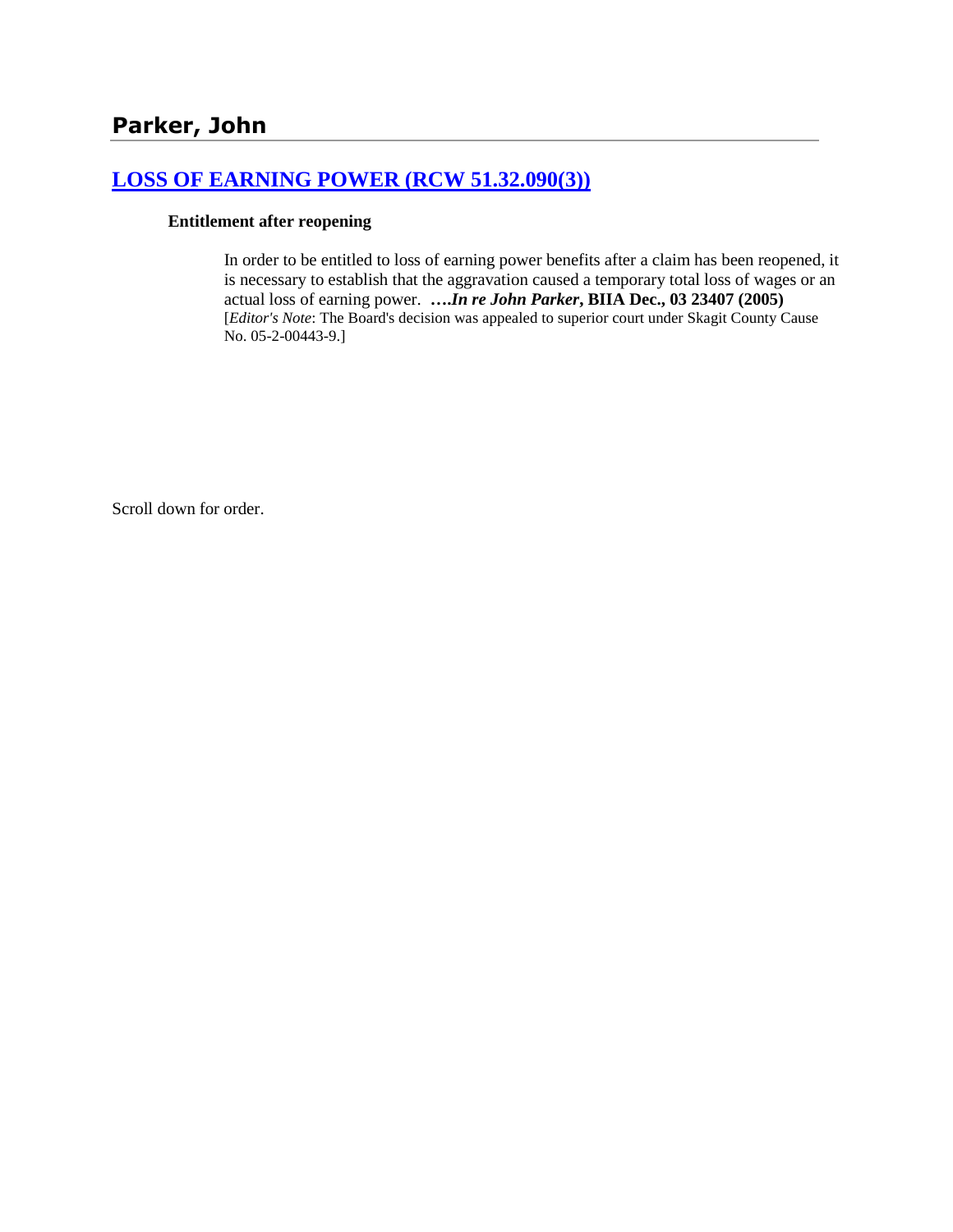# **BEFORE THE BOARD OF INDUSTRIAL INSURANCE APPEALS STATE OF WASHINGTON**

**)**

**IN RE: JOHN L. PARKER ) DOCKET NO. 03 23407**

**CLAIM NO. W-232831 ) DECISION AND ORDER**

APPEARANCES:

Claimant, John L. Parker, by Stiles & Stiles, Inc., P.S., per Brock D. Stiles

Self-Insured Employer, Asplundh Tree Expert Co., by Vandeberg Johnson & Gandara, per Charles R. Bush

Department of Labor and Industries, by The Office of the Attorney General, per Diana Sheythe Cartwright, Assistant

The self-insured employer, Asplundh Tree Expert Co. (Asplundh), placed an appeal in the U.S. Postal Service on December 5, 2003, which was received by the Board of Industrial Insurance Appeals on December 8, 2003, from an order of the Department of Labor and Industries dated October 6, 2003. In this order, the Department affirmed a March 24, 2003 Department order, in which the Department directed Asplundh to pay the claimant, John L. Parker, time loss compensation starting July 18, 2001, and continuing through the date of the order. The Department order is **REVERSED AND REMANDED.**

# **PROCEDURAL AND EVIDENTIARY MATTERS**

The industrial appeals judge, in a Proposed Decision and Order issued September 21, 2004, reversed and remanded the appealed Department order. The industrial appeals judge denied Mr. Parker the time loss compensation for the period that the Department had directed, July 18, 2001 through October 6, 2003, but the industrial appeals judge determined Mr. Parker was entitled to loss of earning power benefits for that same period and directed the Department to calculate the specific amount due for loss of earning power during the period. Upon request, the Board extended the period applicable to all parties for filing Petitions for Review to November 8, 2004. Asplundh filed its Petition for Review on September 30, 2004. Mr. Parker filed by mail on November 8, 2004, a Claimant's Reply to Employer's Petition for Review, as well as a separate Petition for Review. This matter is therefore before the Board for review and decision, pursuant to RCW 51.52.104 and RCW 51.52.106.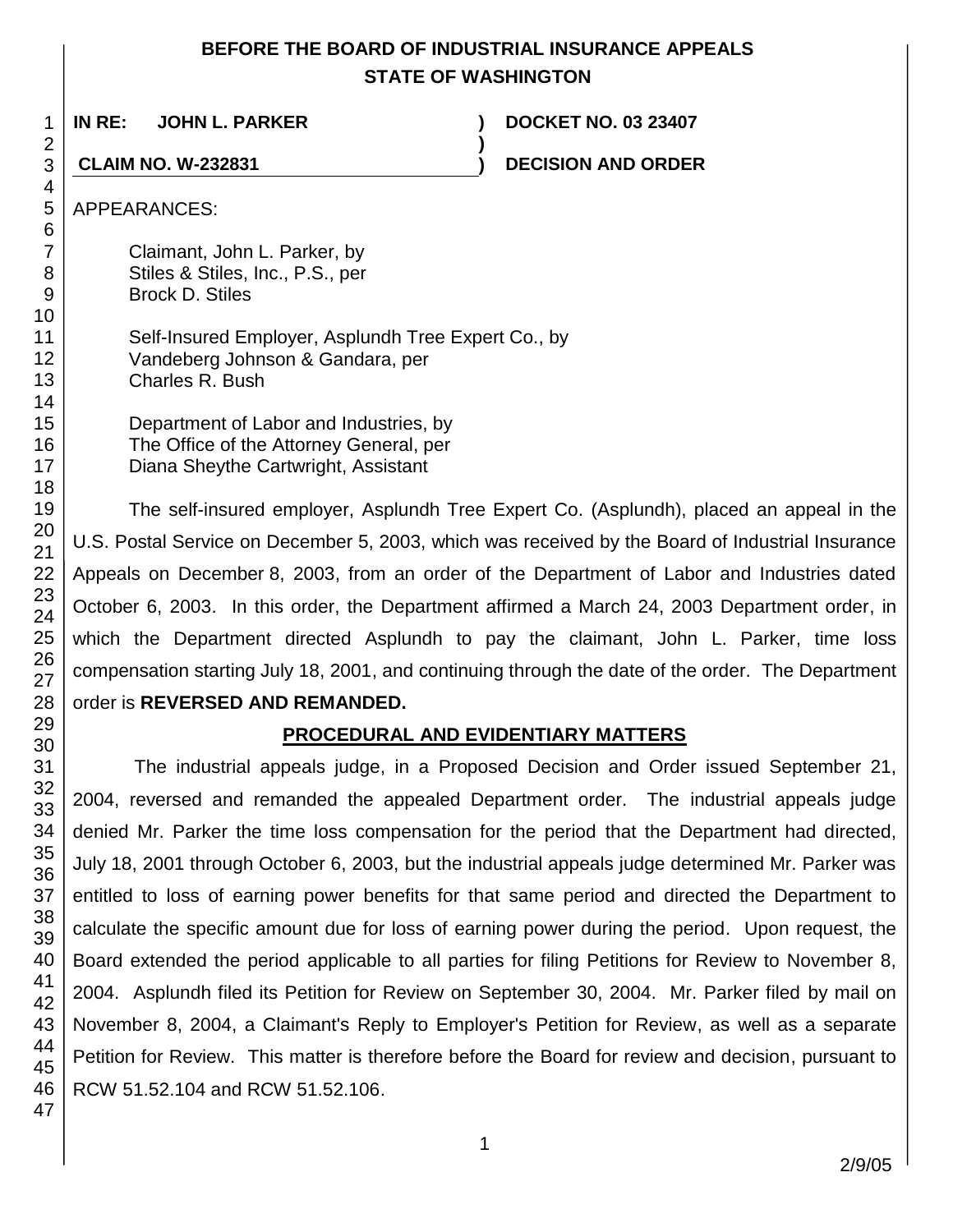The Board has reviewed the evidentiary rulings in the record of proceedings and finds that no prejudicial error was committed. The rulings are affirmed.

We were required in any event to grant review because the statutory time for this Board to grant or deny review on Asplundh's Petition for Review, twenty days from receipt of a Petition for Review, would have run before the November 9, 2004 extension that we had provided to all parties for filing Petitions for Review. See RCW 51.52.104 and RCW 51.52.106.

## **DECISION**

John L. Parker slipped and fell, injuring his low back on May 14, 1998, during the course of his employment as a groundsman with Asplundh, a self-insured employer. The Department allowed the claim and Asplundh provided for treatment and time loss benefits. The Department closed Mr. Parker's claim on January 28, 1999, upon directing Asplundh to provide an award for permanent partial disability consistent with Category 2 of WAC 296-20-280, the categories of permanent dorso-lumbar and/or lumbosacral impairments. On October 19, 2000, Mr. Parker applied to reopen the claim for aggravation of condition. Litigation at this Board resulted in a direction that the Department reopen Mr. Parker's claim effective October 11, 2000. Asplundh has now appealed from a Department order wherein, in effect, the Department directed Asplundh to provide time loss compensation and vocational benefits for temporary total disability from employment during the period July 18, 2001 through October 6, 2003. The industrial appeals judge denied the time loss compensation, but determined entitlement to loss of earning power compensation and remanded to the Department to calculate the actual entitlement amount.

In addition to the reason of statutory time constraints earlier stated, we have granted review as well to consider, for this appeal, the significance of a holding of our State Supreme Court in *Hubbard v. Department of Labor & Indus.,* 140 Wn.2d 35 (2000). In the matter before us, Mr. Parker's claim, as indicated, had been closed and then reopened on the basis of aggravation of the condition caused by the industrial injury. The court in *Hubbard* held that in such circumstances an injured worker is not entitled to compensation for lost earning power unless the aggravation proximately caused a temporary total loss of wages or an actual loss of earning power.

The industrial appeals judge premised the determination of entitlement to compensation upon a comparison of Mr. Parker's earning power during the contested period with Mr. Parker's earnings **at the time of the industrial injury that gave rise to this claim**. The industrial appeals judge did not take into account the *Hubbard* ruling, requiring a threshold showing that aggravation of the industrial injury had caused temporary total disability and/or the loss of earning power.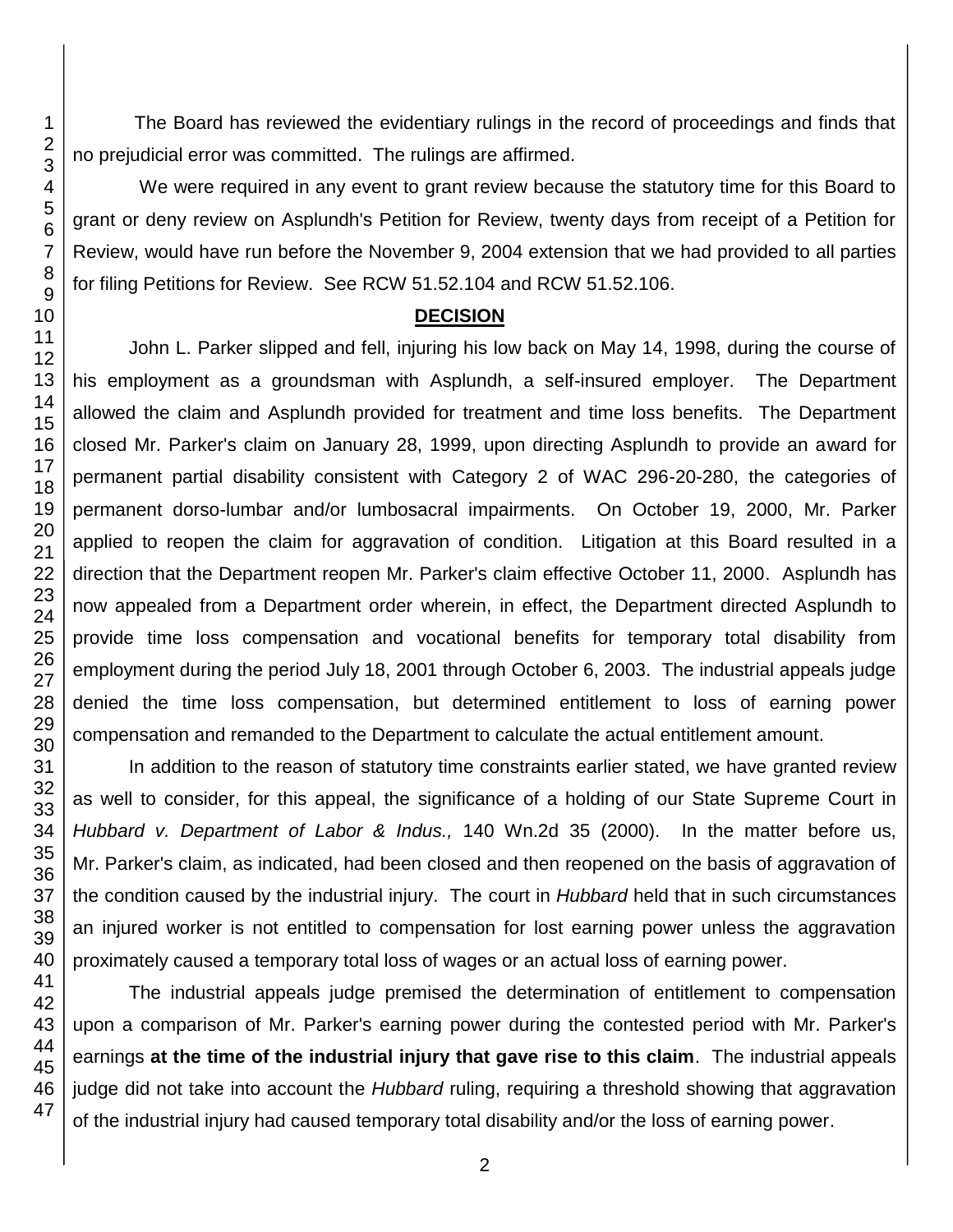We agree with Asplundh's assertion and with the industrial appeals judge that Mr. Parker was not temporarily totally disabled during the period July 18, 2001 through October 6, 2003, and that he, therefore, is not entitled to full time loss compensation during that period. The industrial appeals judge identified the relevant evidence and ably articulated the reasons for this determination in the Proposed Decision and Order. In sum, Asplundh showed that it made the job of flagger available to Mr. Parker with any accommodations that would have been necessary to his performance of the flagger job during the period. Mr. Parker's evidence to the contrary, essentially contending that the accommodations would not have been adequate, is not convincing.

We also find that Mr. Parker's earning power during the period July 18, 2001 through October 6, 2003, was not adversely affected by **aggravation** of the industrial injury since the last claim closure before the aggravation period in question. As noted by the industrial appeals judge, Mr. Parker had returned to work with Asplundh as a flagger prior to claim closure and continued to work in that capacity through claim closure. The wages he was capable of earning at the accommodated flagger position during the period now in question, July 18, 2001 through October 6, 2003, were the same as he was earning at the time of claim closure. Therefore, Mr. Parker's situation does not satisfy one of the alternative thresholds for loss of earning power compensation upon claim reopening that the court identified in *Hubbard*—that the **aggravation** proximately caused actual loss of earning power.

In his Claimant's Reply to Employer's Petition for Review, Mr. Parker contends that his situation nevertheless satisfies the other alternative threshold in *Hubbard*—that the **aggravation** proximately caused a temporary total loss of wages. Mr. Parker contends that he was temporarily totally disabled from employment during the period October 11, 2000 through July 17, 2001, which is the period immediately preceding the period of loss of earning power for which the industrial appeals judge directed the Department to calculate actual entitlement. At hearing, although none of the physicians were asked questions directly related to this period, Mr. Parker did explain why he felt he could not work during the period. And, according to Mr. Parker's testimony, which Asplundh did not refute, Asplundh paid Mr. Parker time loss compensation payments for this period, October 11, 2000 through July 17, 2001.

The contended loss of earning power, for the period July 18, 2001 through October 6, 2003, is squarely before the Board for review in this appeal. In the particular circumstances of this appeal, and for **purposes limited solely to the appeal before us**, we find that Asplundh has acquiesced in Mr. Parker's contention that he was temporarily totally disabled from employment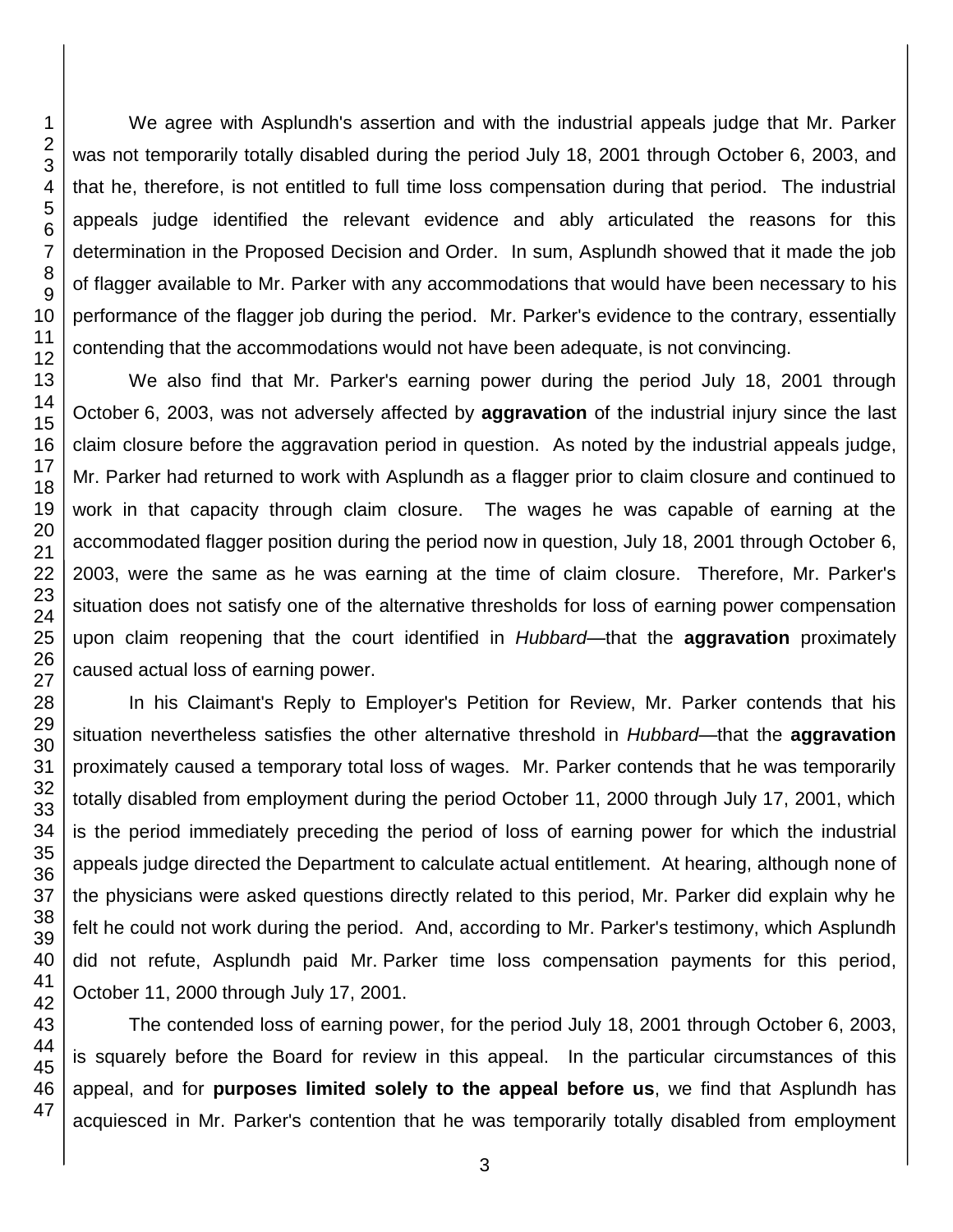46 47

during the preceding period October 11, 2000 through July 17, 2001, due to aggravation of his injury. Mr. Parker thereby, for purposes in this appeal of considering entitlement to loss of earning power compensation for a subsequent period, meets the alternative threshold in *Hubbard*—that the **aggravation** proximately caused a temporary total loss of wages in a period prior to the period of contended entitlement to loss of earning power compensation. As indicated, at hearing Asplundh did not challenge Mr. Parker's contention related to the period October 11, 2000 through July 17, 2001. Mr. Parker again, in his Petition for Review, made the assertion that he was temporarily totally disabled during this period. Asplundh has not denied this assertion in its pleadings, even though Asplundh discussed *Hubbard* in its Petition for Review. And, as indicated, it is established that Asplundh paid time loss compensation for the period October 11, 2000 through July 17, 2001.

However, due to the Board's limited scope of review, we must stop short of making a final determination of whether Mr. Parker is ultimately entitled to the time loss already paid by Asplundh for the period October 11, 2000 through July 17, 2001. We have not been made aware of any **final Department of Labor and Industries order** that determines whether Mr. Parker was temporarily totally disabled during any part of that period. The Jurisdictional History stipulated by Mr. Parker and Asplundh does indicate that the Department issued an order on February 3, 2003, in which the Department directed Asplundh to provide an award for permanent partial disability for increased permanent impairment and closed the claim with time loss compensation as paid through July 17, 2001. The Department, though, by an order dated March 10, 2003, cancelled the February 3, 2003 order and held the claim open for further treatment. The Department has not, to our knowledge, revisited by way of a determinative order the matter of whether Mr. Parker was temporarily totally disabled during any of the period of October 11, 2000 through July 17, 2001.

 Balancing the goal of the Board fully deciding a matter, including closely related and arguably subsumed issues, against limitations of our review authority is not a novel task. And there is no absolute, simple rule that can foresee all possible circumstances and foretell the proper determination in all circumstances. We recently visited the issue of how far our scope of review may extend to issues not **explicitly** determined by the Department, in *In re Robert L. Harvey,* Dckt. Nos. 03 12923 & 03 12924 (September 22, 2004). We characterized the considerations in the following manner.

This Board has review authority necessary to fulfill our obligation to make findings and conclusions upon each contested issue of fact and law in a matter properly before us, as directed in RCW 51.52.104 and RCW 51.52.106. In determining our scope of review, we must be mindful of (a) our obligations, under RCW 51.52.104 and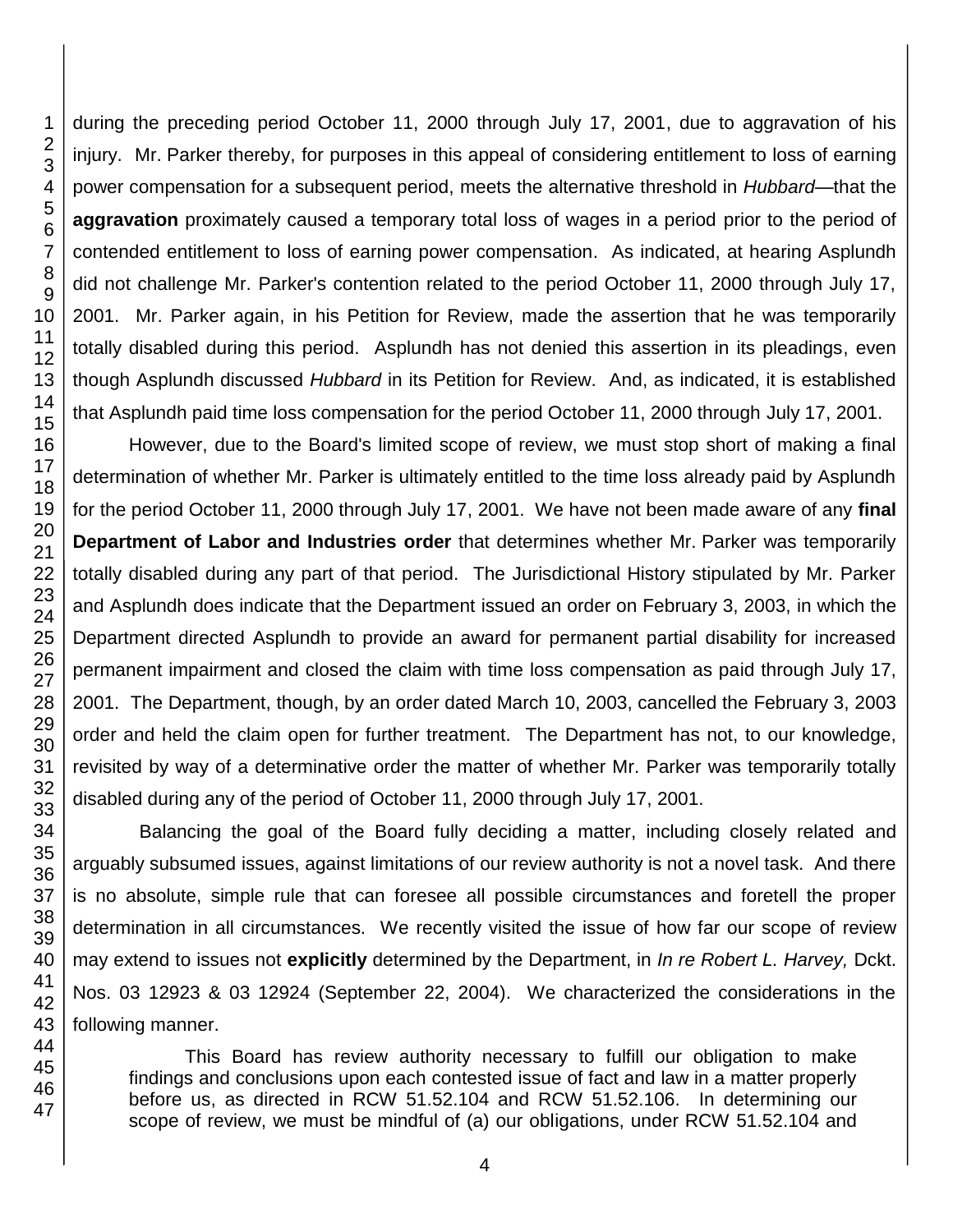RCW 51.52.106, to fully decide cases properly before us, while also adhering to (b) the principle that our jurisdiction is appellate-only:

It is not disputed that the board's and the superior court's jurisdiction is appellate only, and for the board and the trial court to consider matters not first determined by the department would usurp the prerogatives of the department, the agency vested by statute with original jurisdiction. Both parties agree that if a question is not passed upon by the department, it cannot be reviewed either by the board or the superior court.

### *Lenk v. Department of Labor & Indus.*, 3 Wn. App. 977, 982 (1970).

To ascertain whether the board acted within its proper scope of review . . . we look to the provisions of the order appealed to the board. The questions the board may consider and decide are fixed by the order from which the appeal was taken. . . as limited by the issues raised by the notice of appeal. *Brakus v. Department of Labor & Indus.,* 48 Wn.2d 218 . . . (1956).

### *Lenk*, at 982.

A scope of review analysis raises the question: Is it proper to consider particular evidence, and make detailed findings of fact and conclusions of law in light of the appellant's contentions that a specific Department order is incorrect?

# *Harvey*, at 2-3.

In the appeal before us, having determined that Mr. Parker is not entitled to full time loss compensation for a period squarely before us, we must also determine whether he is entitled to partial time loss compensation, that is, loss of earning power compensation, for the same period. In order to do so, *Hubbard* requires that we consider whether Mr. Parker's aggravation proximately caused a temporary total loss of wages during any of the preceding period October 11, 2000 through July 17, 2001. Two major considerations related to the Board's limited scope of review, in the absence of a final **Department** order regarding this prior period, leads us to fall short of a final, legally binding determination that Mr. Parker is ultimately entitled to time loss compensation for the period October 11, 2000 through July 17, 2001. The first reason, of course, is that the Department has not issued a written order determining that issue.

Second, Asplundh's present appeal is differentiated from those instances where we have determined such subsumed issues, for instance, whether a particular medical condition exists and was caused by the industrial injury in order to determine a broader issue before the Board such as worsening, even though the Department had not yet made a determination on the subsumed issue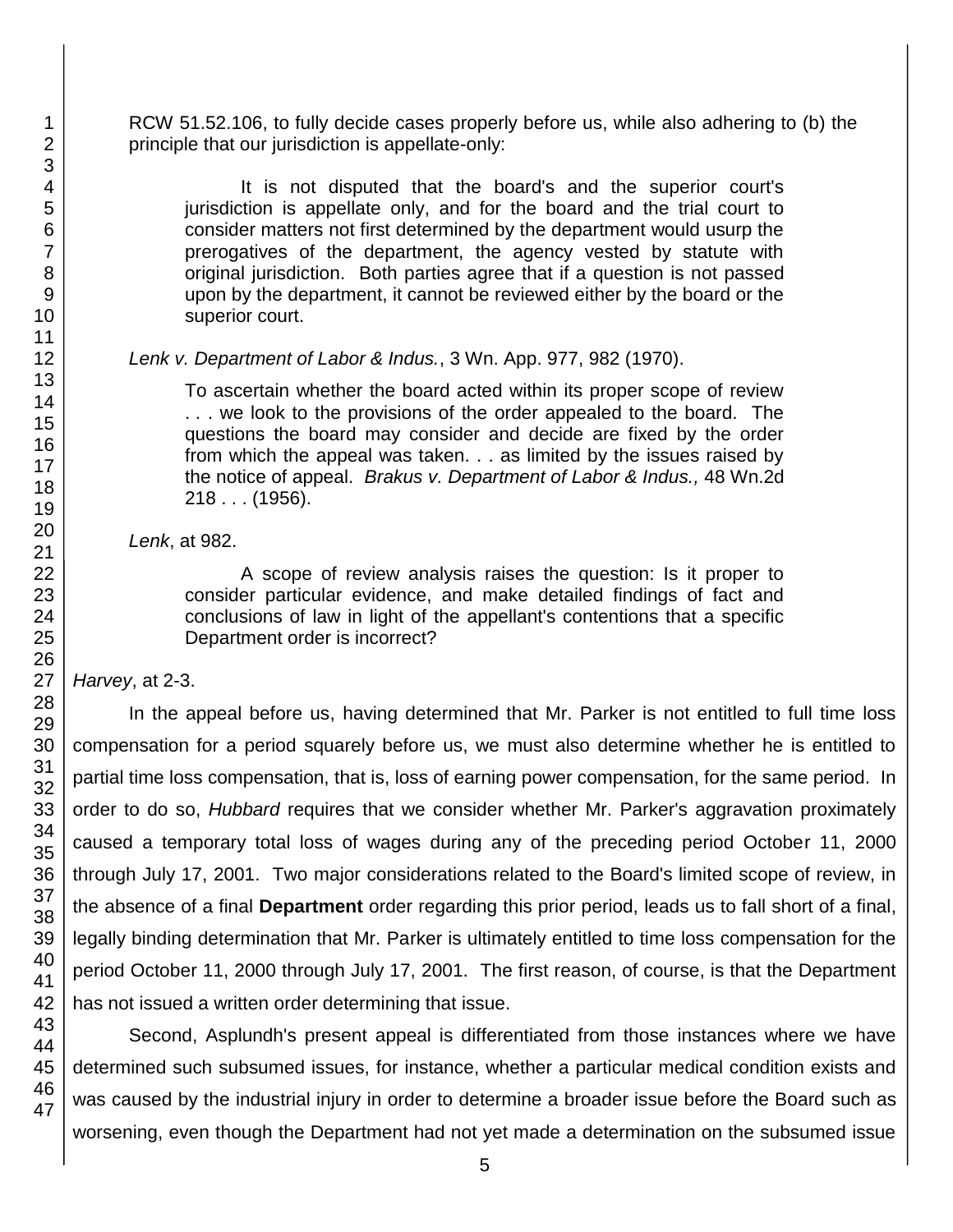considered. See *In re Donna Jones (Simmons)*, BIIA Dec., 99 23362 (2001). Indeed, in an appeal of a denial of reopening, we declined to reach issues concerning **particular benefits** such as treatment or award for permanent partial disability, after determining that the matter of existence of a condition and causation and worsening of that condition were necessarily within the scope of our review, even though the Department had not decided those subsumed issues. We determined the subsumed issues regarding the condition, but remanded the matter to the Department to determine benefits due, if any, upon reopening the claim. See *In re Ronald Holstrom,* BIIA Dec., 70,033 (1986). We, if possible, avoid encroaching upon the Department's original jurisdiction to determine actual workers' compensation benefits, even though determination of an arguably subsumed issue in an appeal before us is very closely connected to a benefit issue not yet determined by the Department.

We determine that Mr. Parker is not entitled to time loss compensation during the period July 18, 2001 through October 6, 2003. However, for the above-stated reasons we find that, in this appeal and for these purposes only, Asplundh has acquiesced in Mr. Parker's contention that aggravation of the industrial injury caused a temporary total loss of wages, meeting an alternate *Hubbard* threshold for subsequent loss of earning power compensation during the period July 18, 2001 through October 6, 2003. Having found that one of the *Hubbard* threshold requirements has been met, we otherwise agree with the industrial appeals judge that Mr. Parker's actual loss of earning power compensation is to be based on a comparison of wages at the time of injury, with the wage earning capacity during the period of contended loss of earning power at issue, the period July 18, 2001 through October 6, 2003. See *In re Jack D. Hamilton*, Dckt. No. 03 14743 (September 22, 2004). We do not have before us a sufficient record to make such a calculation. We remand the matter to the Department for that purpose.

We have considered the Proposed Decision and Order, Asplundh's Petition for Review, Mr. Parker's Reply and Mr. Parker's Petition for Review. Based on a thorough review of the record before us, we make the following Findings of Fact and Conclusions of Law.

# **FINDINGS OF FACT**

1. The claimant, John L. Parker, injured his low back during the course of employment with Asplundh Tree Expert Co. (Asplundh) on May 14, 1998. He filed an application for benefits with the Department of Labor and Industries on June 1, 1998. On June 12, 1998, the Department issued an order in which it allowed the claim. On January 28, 1999, the Department issued an order in which it closed the claim with a permanent partial disability award equal to Category 2 of permanent dorso-lumbar and/or lumbosacral impairments.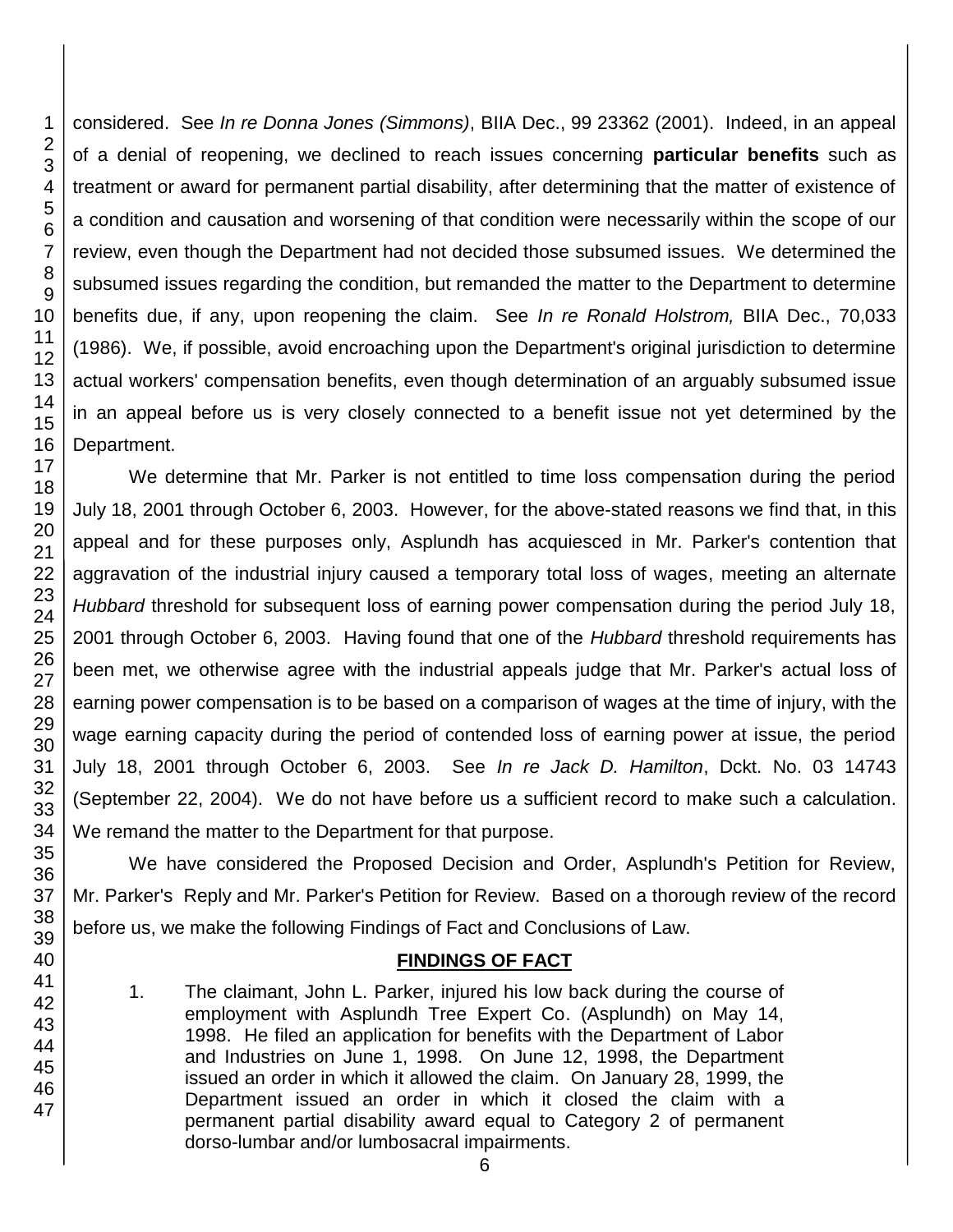On October 19, 2000, Mr. Parker filed an application to reopen his claim. On January 4, 2001, the Department issued an order in which it denied the application. On February 16, 2001, Mr. Parker filed a Protest and Request for Reconsideration. On July 9, 2001, the Department issued an order in which it affirmed the order of January 4, 2001. On July 23, 2001, Mr. Parker filed a Notice of Appeal with the Board of Industrial Insurance Appeals. On August 23, 2001, the Board granted the appeal, assigned it Docket No. 01 18644, and directed that proceedings be held. On May 20, 2002, the Board, in Docket No. 01 18644, issued a Proposed Decision and Order in which the industrial appeals judge reversed the Department order of July 9, 2001, and remanded the claim to the Department with directions to reopen Mr. Parker's claim and to direct the self-insured employer to provide Mr. Parker with such benefits as he is entitled to under the facts and the law. On July 19, 2002, the Board, in Docket No. 01 18644, issued an Order Adopting Proposed Decision and Order.

On August 5, 2002, the Department issued an order in which it reopened the claim effective October 11, 2000. On March 24, 2003, the Department issued an order in which it awarded Mr. Parker time loss compensation beginning July 18, 2001, to the date of the order, and continuing. On April 7, 2003, the self-insured employer filed a Protest and Request for Reconsideration. On October 6, 2003, the Department issued an order in which it affirmed its order of March 24, 2003. On December 5, 2003, the self-insured employer mailed a Notice of Appeal to the Board of Industrial Insurance Appeals, which was properly addressed and with the proper postage affixed from the Department order dated October 6, 2003. On December 8, 2003, the Board received the Notice of Appeal. On December 18, 2003, the Board granted the appeal, assigned it Docket No. 03 23407, and directed that proceedings be held.

- 2. Mr. Parker injured his low back during the course of his employment with Asplundh on May 14, 1998, when he slipped and fell, landing on his back.
- 3. Mr. Parker's low back condition, proximately caused by his industrial injury of May 14, 1998, can best be described as mechanical low back pain.
- 4. Mr. Parker was born on October 4, 1945. He graduated from high school in 1964, after which he worked various jobs, all requiring manual labor and/or driving a forklift.
- 5. Mr. Parker was working as a groundsman for Asplundh on May 14, 1998, when he was injured. The duties of a groundsman require heavy manual labor.

47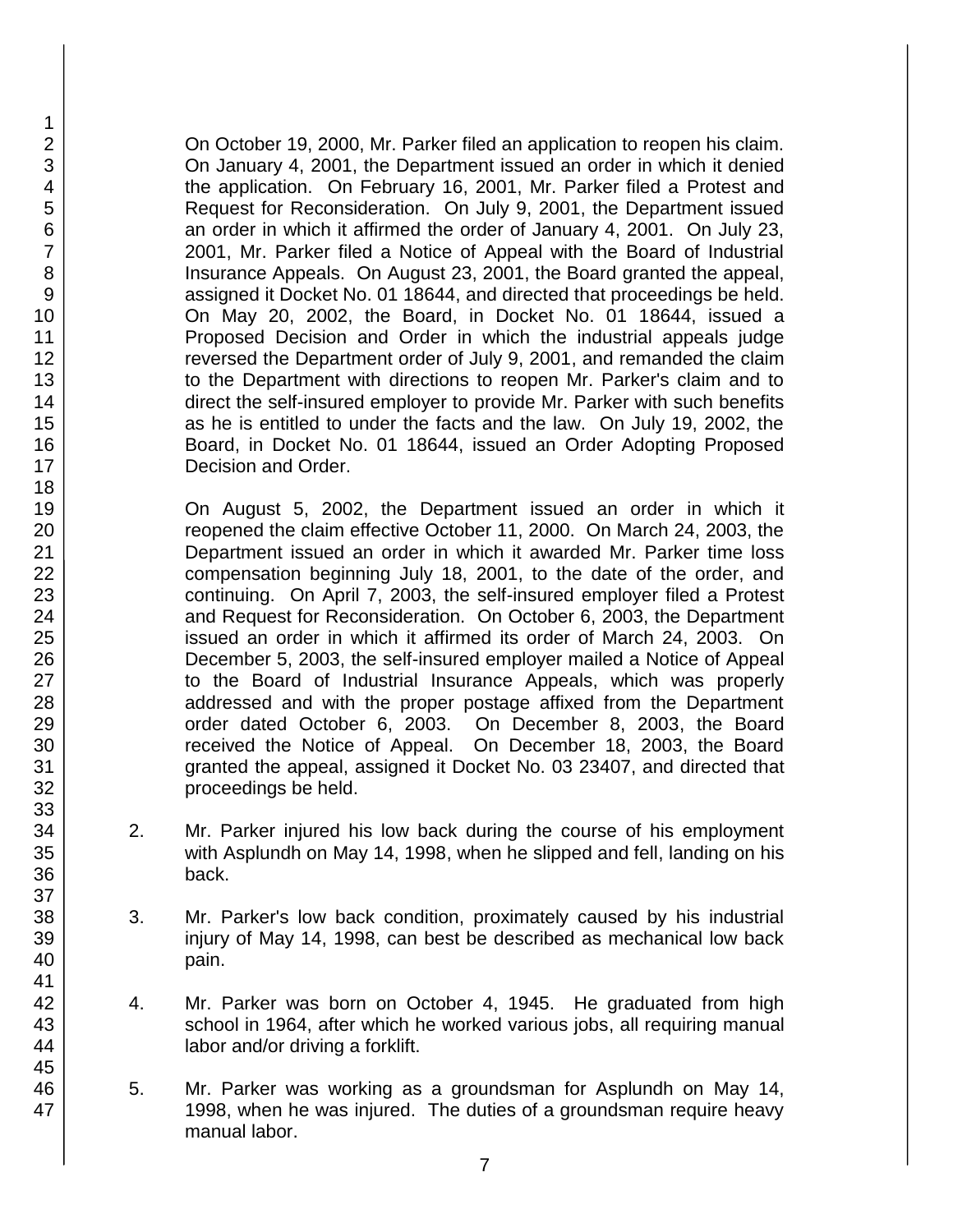- 6. Aggravation or worsening of his industrial injury has not caused Mr. Parker loss of earning power during the period July 18, 2001 and ending October 6, 2003. The appealing self-insured employer, Asplundh, paid Mr. Parker time loss compensation for the period beginning October 11, 2000 and ending July 17, 2001, but the Department of Labor and Industries has not issued a final order concerning that period. For purposes of this appeal only, Asplundh has acquiesced in Mr. Parker's assertion that aggravation of his industrial injury caused him to be temporarily totally disabled from employment during some of, or all of, the period October 11, 2000 through July 17, 2001.
- 7. For the period beginning July 18, 2001 through October 6, 2003, Mr. Parker was no longer able to perform the duties of a groundsman, nor any other job that required heavy manual labor, due to the residuals of his May 14, 1998 industrial injury.
- 8. Mr. Parker, given his age, education, and work experience, was not precluded by the residuals of the industrial injury of May 14, 1998, from engaging in gainful employment on a reasonably continuous basis for the period beginning July 18, 2001 and ending October 6, 2003. In particular, he could perform the duties of a flagger, for which he had training and experience, and for which there was a labor market within a reasonable commute from his home. Mr. Parker was able to perform the position of flagger at the time of first claim closure on January 28, 1999. The earnings of a flagger represent Mr. Parker's earning capacity during the period July 18, 2001 through October 6, 2003, and such earning capacity was at least five percent less than his earning capacity at the time of his industrial injury.

# **CONCLUSIONS OF LAW**

- 1. The Board of Industrial Insurance Appeals has jurisdiction over the parties to and the subject matter of this appeal, which was timely filed.
- 2. Mr. Parker, for the period beginning July 18, 2001 and ending October 6, 2003, was not a temporarily totally disabled worker within the meaning of RCW 51.32.090.
- 3. Mr. Parker, for the period beginning July 18, 2001 and ending October 6, 2003, meets one of the alternate threshold requirements for loss of earning power compensation under *Hubbard v. Department of Labor & Indus.,* 140 Wn.2d 35 (2000), to wit, that the aggravation of his industrial injury proximately caused a temporary total loss of wages during a preceding period. He does not meet the other alternate threshold, that the aggravation caused a loss of earning power during that period.